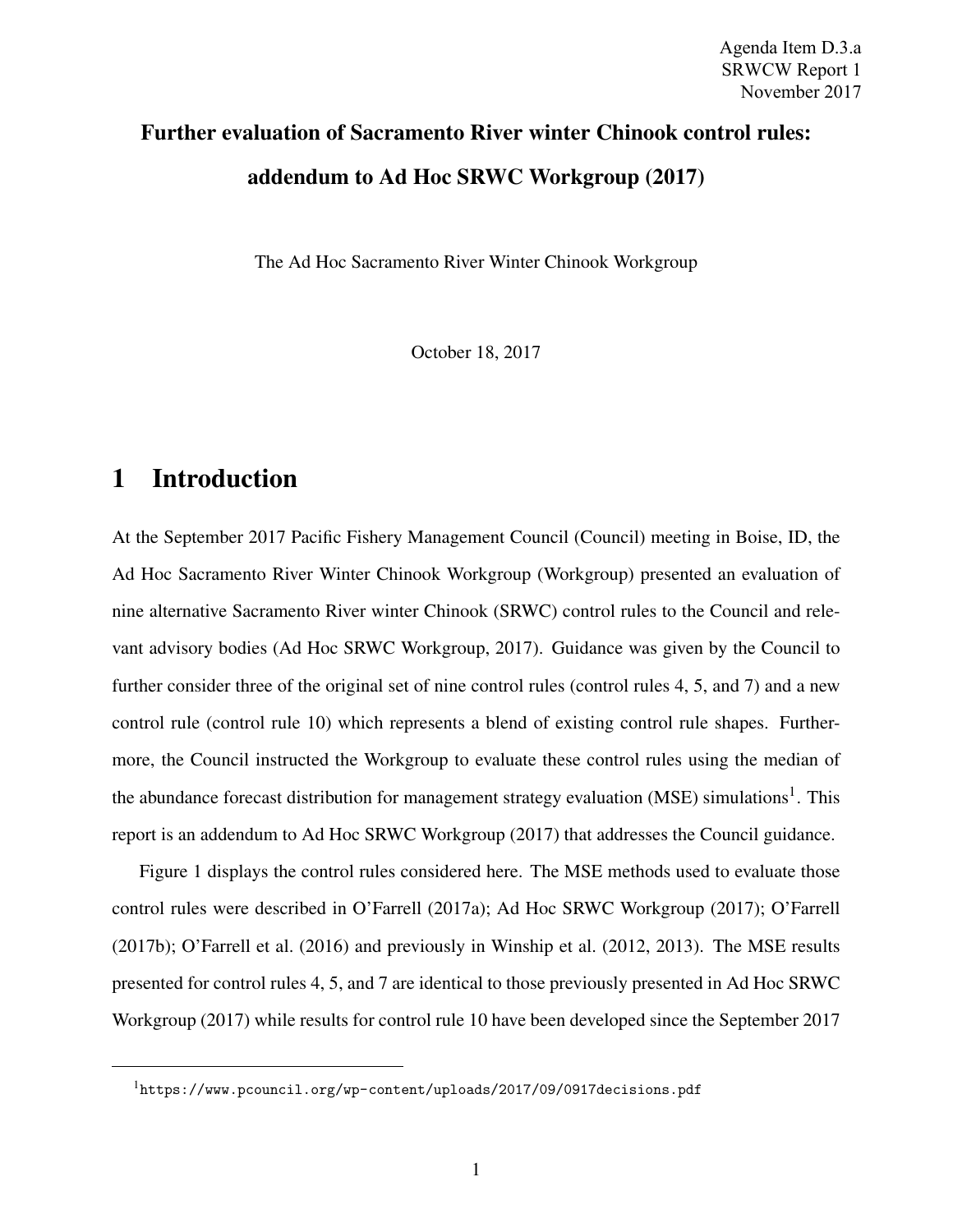

Figure 1. Sacramento River winter Chinook control rules selected for further evaluation.

Council meeting. Each of the control rules specify an allowable age-3 impact rate as a function of the forecasted age-3 escapement in the absence of fisheries  $(E_3^0)$  $\frac{0}{3}$ ; O'Farrell et al., 2016). The median of the  $E_3^0$  $\frac{0}{3}$  forecast distribution was used as the input variable to the control rules for all MSE simulations. The performance of each control rule was assessed with regard to the SRWC population and costs to ocean fisheries in the same manner as Ad Hoc SRWC Workgroup (2017).

### 2 Results

Under the Base scenario, the mean number of spawners varied little between the control rules (Figure 2). This same pattern was observed for each of the alternative scenarios (Autocorrelation,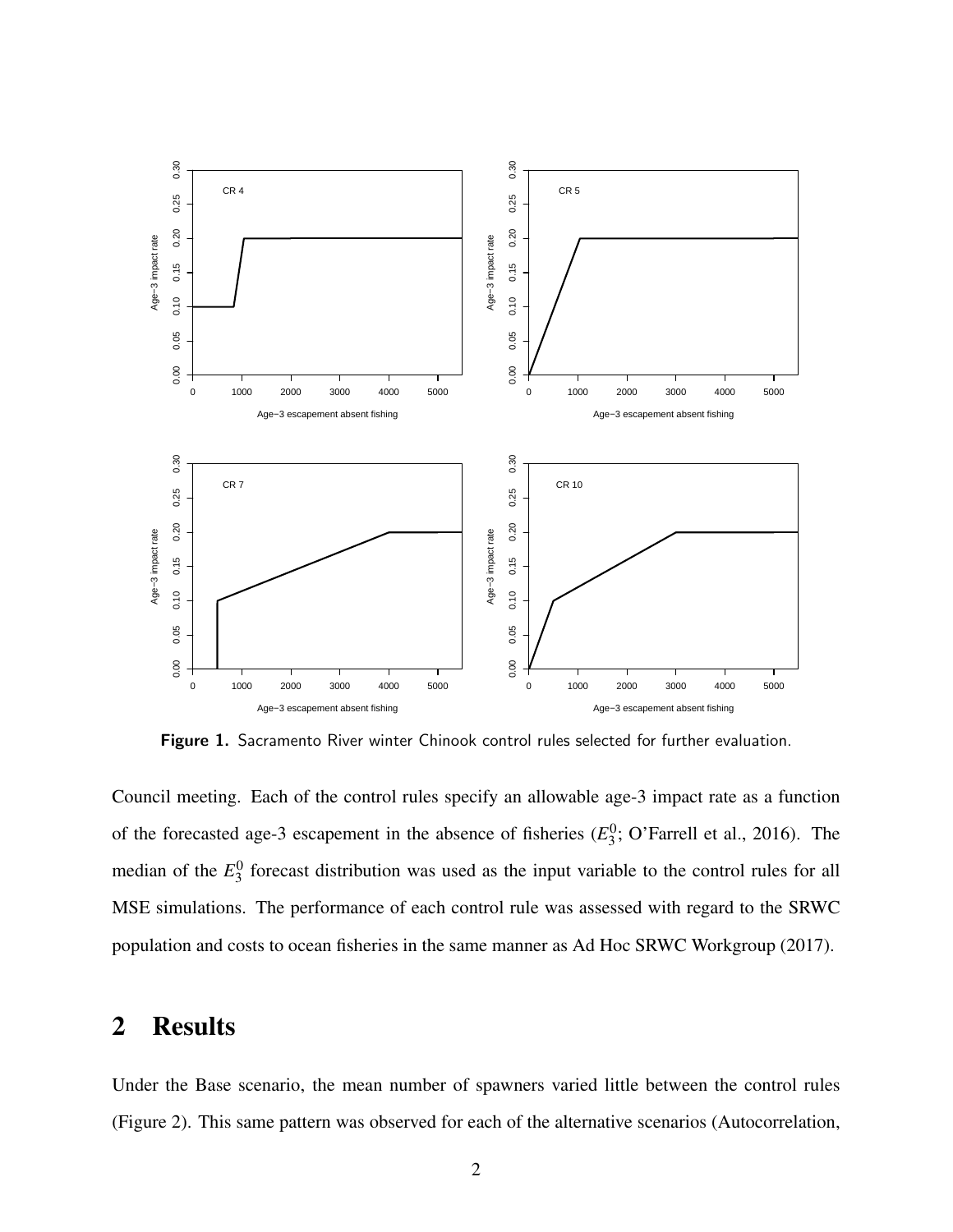

Figure 2. Performance measures evaluated for each of the control rules and alternative scenarios. For "Spawners" and "Realized age-3 impact rate" the circles represent mean values and vertical lines denote the 95 percent intervals of the distribution. Circles for the other performance measures denote point estimates. The "Age-3 impact rate" performance measure denotes the allowable impact rate specified by the control rule. The "Realized age-3 impact rate" is the rate experienced by the population after accounting for implementation error.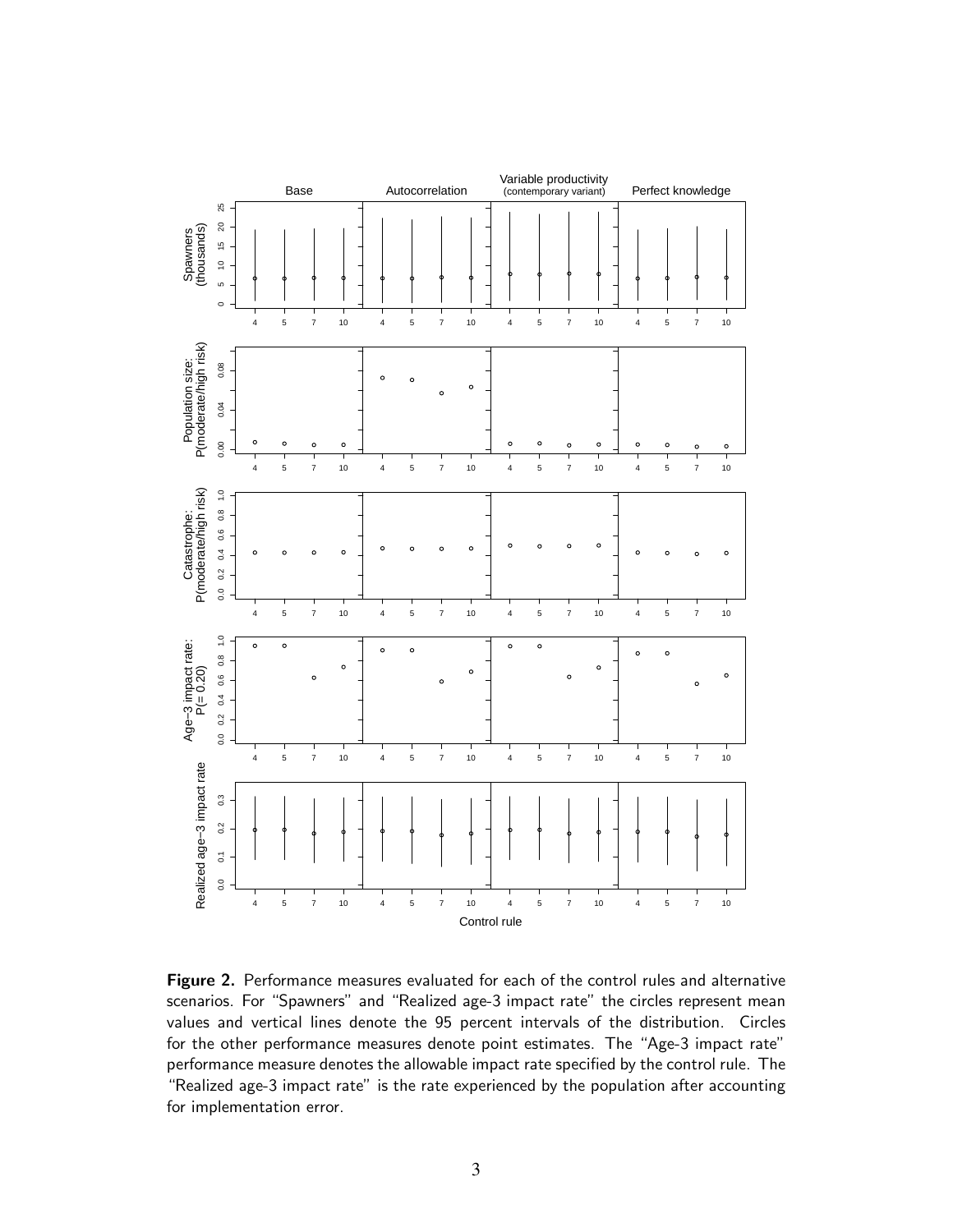Variable productivity, and Perfect knowledge). With regard to extinction risk for the population size criterion, the majority of simulations resulted in a low risk of extinction. Under the Autocorrelation scenario, the proportion of simulations with moderate or high risk of extinction was substantially higher than the Base case. There was visible contrast in extinction risk among the control rules for the Autocorrelation scenario, with control rules 4 and 5 having the highest risk, control rule 7 having the lowest risk, and control rule 10 having an intermediate level of risk. For the Variable productivity and Perfect knowledge scenarios the proportion of simulations resulting in moderate or high risks of extinction were very similar to the Base case and there was little contrast among the control rules. For the catastrophe criterion, there was very little difference in extinction risk between the control rules under each of the scenarios.

The proportion of simulations where the control rule specified impact rate equalled 0.20 varied substantially between control rules across all four scenarios (Figure 2). For control rules 4 and 5, impact rates were specified at the maximum level of 20 percent for a high proportion of the simulations. In contrast, impact rates were scaled back much more frequently for control rule 7, and to a lesser degree, control rule 10. This general pattern held across each of the four simulation scenarios. Mean realized impact rates were similar across control rules, though the highest mean impact rates were associated with control rules 4 and 5, the lowest with control rule 7, and intermediate values for control rule 10.

The effect of longer droughts, more frequent droughts, and more intense droughts was to increase extinction risk based on the population size criterion (Figure 3). There was some contrast between the control rules, where control rules 4 and 5 had the highest risk, control rule 7 had the lowest risk, and control rule 10 had an intermediate level of risk. Fisheries were most constrained under control rule 7 and least constrained under control rules 4 and 5. For control rule 10, fisheries were constrained to a lesser degree than control rule 7.

Distributions of the minimum number of spawners differed little among the control rules, particularly under the Base, Autocorrelation, and Variable productivity scenarios (Figure 4). However, minimum spawner distributions for control rules 7 and 10 suggested slightly higher values relative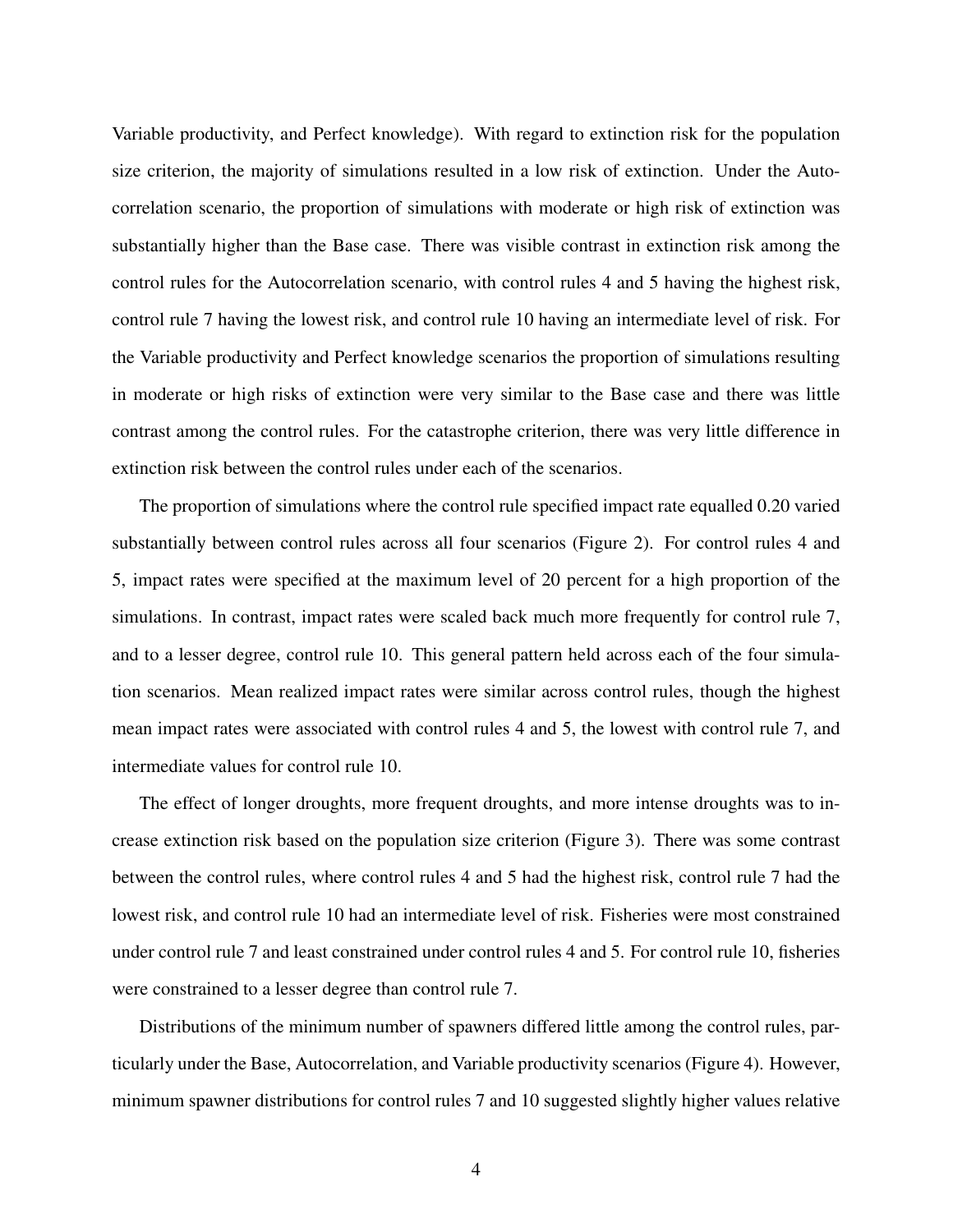

Figure 3. Proportion of simulations resulting in a moderate or high risk of extinction for the population size criterion (top panel) and allowable age-3 impact rates (bottom panel) for the four variants of the Variable productivity scenario.

to control rules 4 and 5. There were larger differences between the control rules when abundance was known without error.

If the simulated number of spawners fell to 100 fish or less, the resulting geometric mean of spawners computed over the following three years tended to be greater than 100 fish (Figure 5). A coherent pattern among the control rules in the response to crossing a low spawner threshold was not readily apparent. However, there were some substantial differences in the number of times spawner levels crossed the 100 fish threshold. The number of spawners fell below the threshold more frequently for control rules 4 and 5 relative to control rules 7 and 10. The threshold was crossed more for control rule 10 relative to control rule 7, except for the Perfect knowledge scenario, where the number of crossings was similar.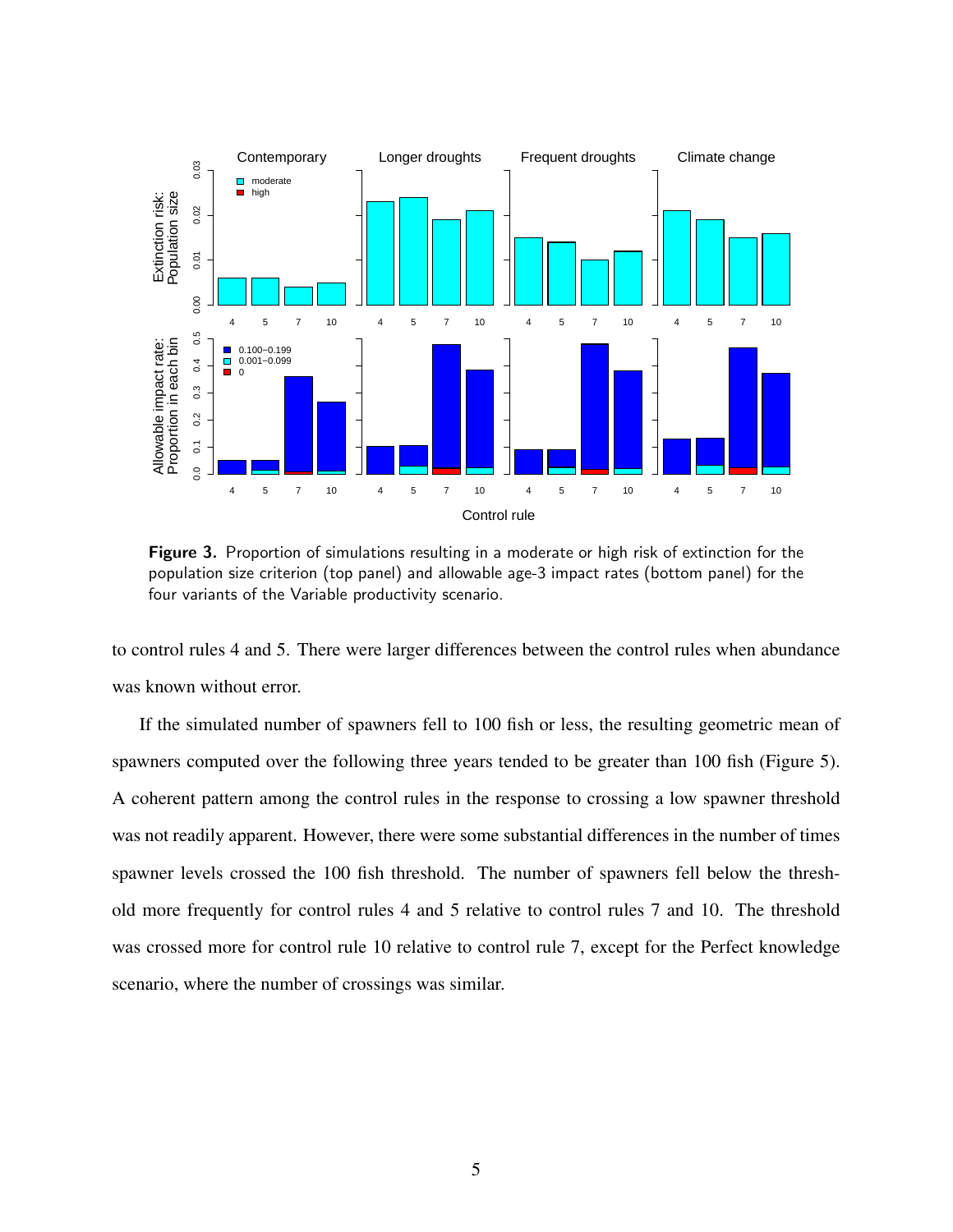

Figure 4. Distributions of the minimum number of spawners observed under each of the control rules and simulation scenarios.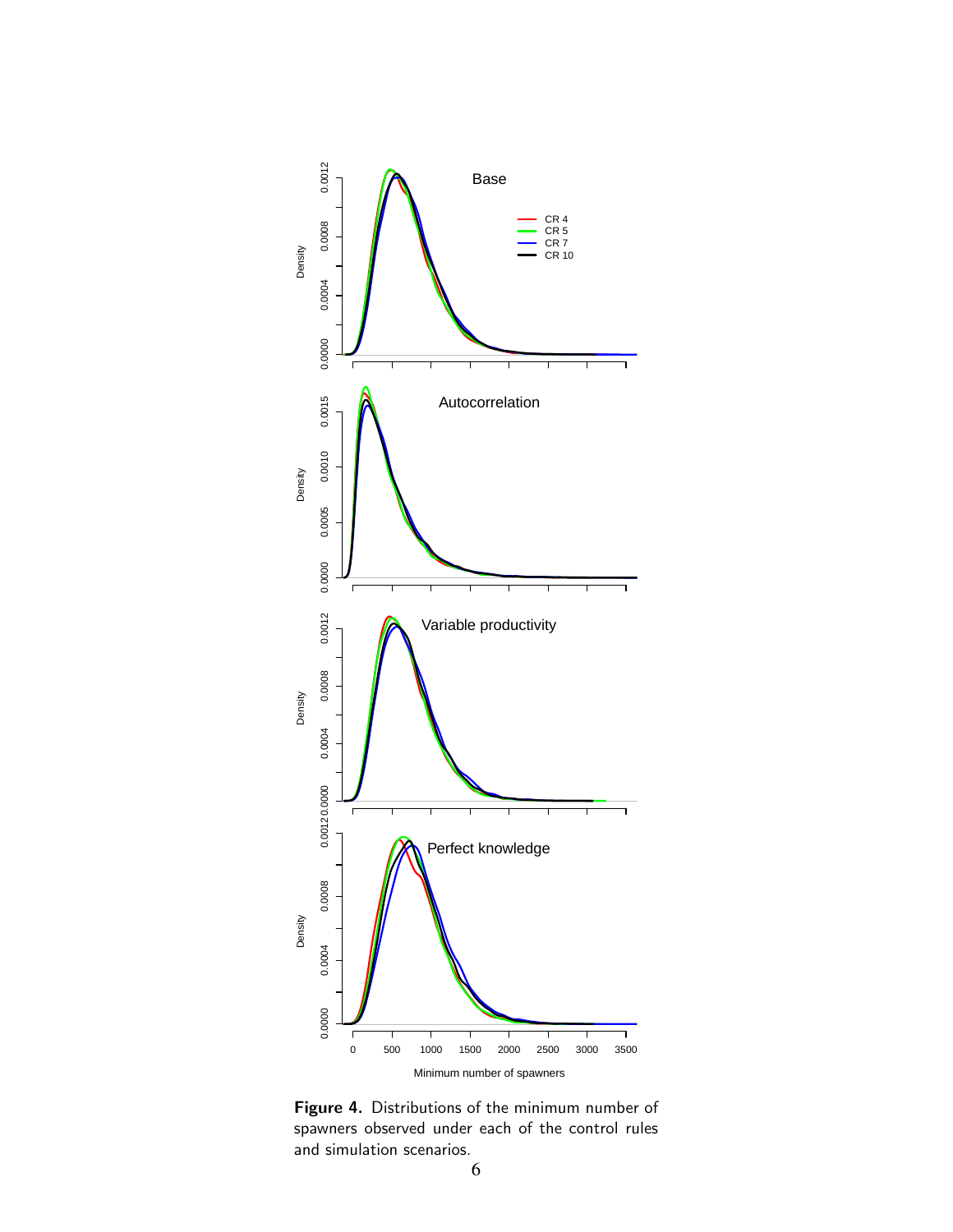

Figure 5. Boxplots summarizing the distribution of the geometric means of spawners computed over the three years following a simulated spawner level of  $\leq$  100 fish. Numbers above the boxplots denote the number of geometric means contributing to the boxplot (the number of instances when simulated escapement was  $\leq 100$  fish). Horizontal lines indicate the 100 fish threshold. Note differing y-axis scale for the Autocorrelation scenario.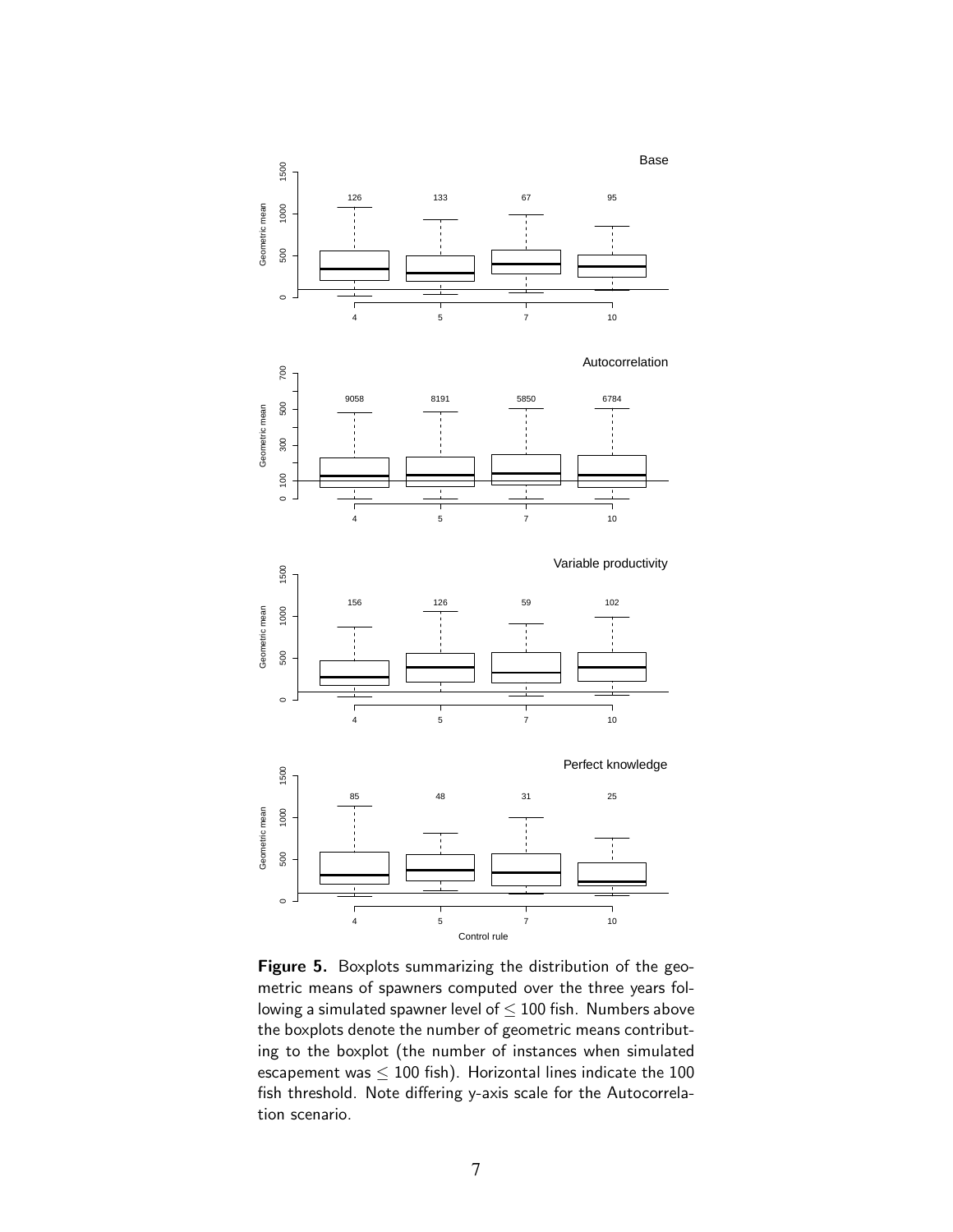## 3 Discussion

This addendum presents previous MSE results for control rules 4, 5, and 7, as well as new results for control rule 10. It is perhaps useful to note that each of these control rules results in substantially higher levels of mean spawner abundance and lower extinction risks for the population size criterion relative to historical levels of fishing (previous control rule 2). Furthermore, relative to simulations assuming no fishing (previous control rule 1), the control rules evaluated here result in lower mean spawner levels and higher extinction risks under the populations size criterion. Thus, the scale of several plots in this addendum differs from similar plots in Ad Hoc SRWC Workgroup (2017).

Simulation results for control rule 10 were generally intermediate between those for control rules 4 and 5 (which were very similar to each other) and control rule 7. This was true for the performance measures associated with the SRWC population (e.g., spawner abundance and extinction risk) as well as performance measures associated with the fishery (e.g., the frequency and magnitude of impact rate reductions). This same general ordering among the control rules with respect to the risk criteria and fishery performance measures was observed in all of the alternative simulation scenarios, with control rule 10 being intermediary to control rules 4 and 5 versus control rule 7.